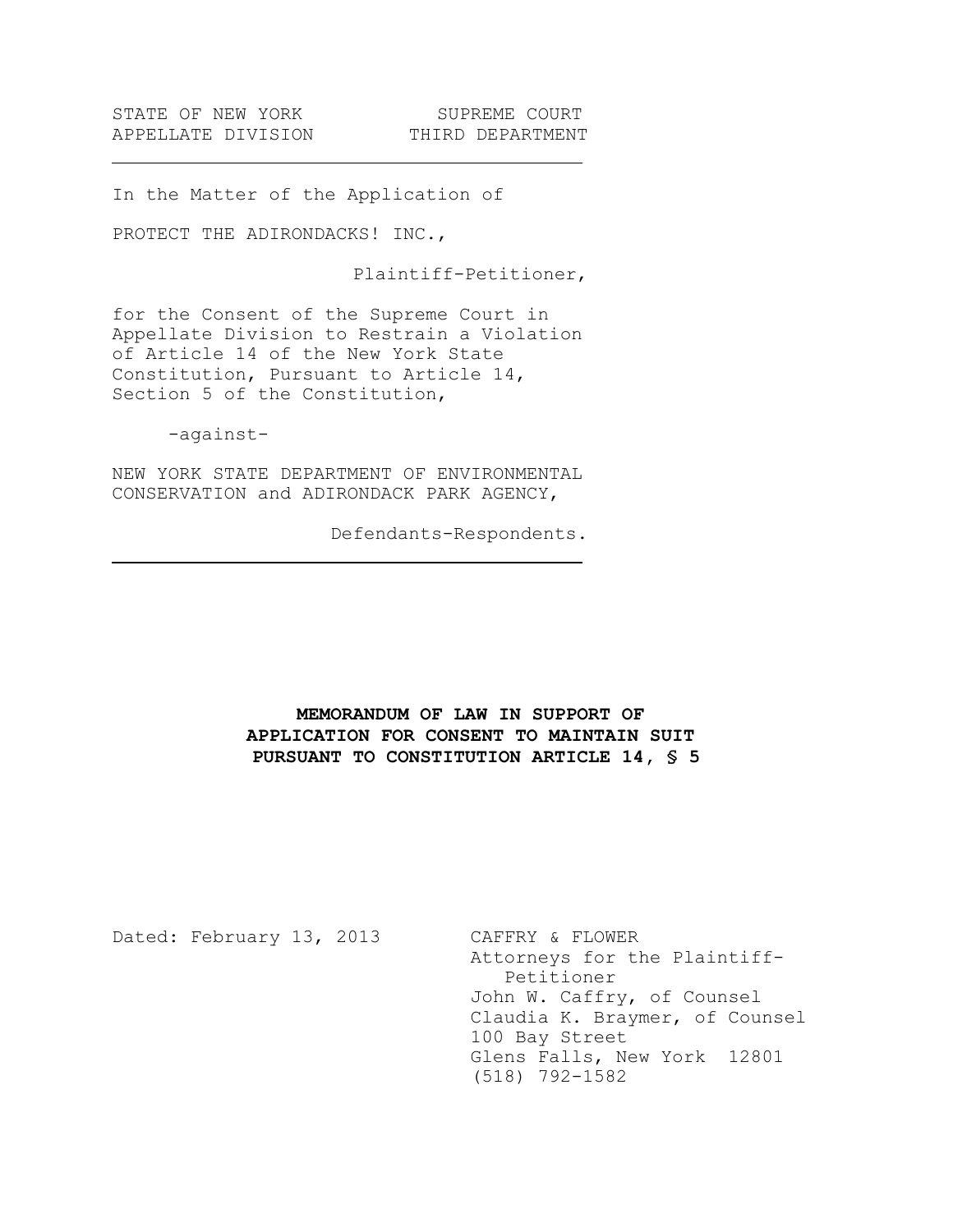# **TABLE OF CONTENTS**

| POINT I: DEC'S ACTIONS VIOLATE ARTICLE 142                                                        |  |
|---------------------------------------------------------------------------------------------------|--|
| POINT II: CONSENT SHOULD BE GRANTED FOR THIS SUIT<br>TO RESTRAIN THESE VIOLATIONS OF ARTICLE 14 3 |  |
|                                                                                                   |  |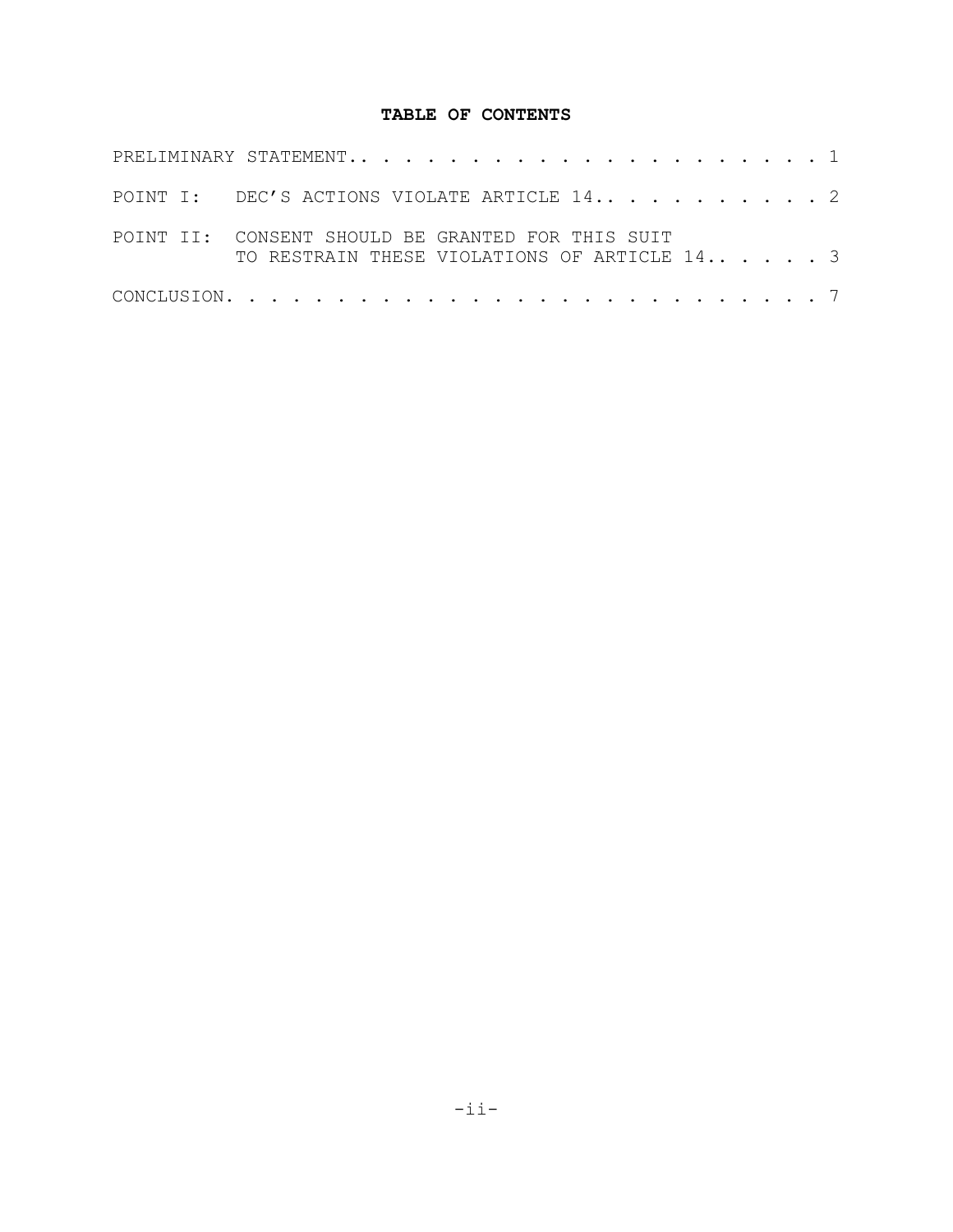### **PRELIMINARY STATEMENT**

This memorandum of law is submitted in support of the motion by plaintiff Protect the Adirondacks! Inc. ("PROTECT") for the consent of the Appellate Division to maintain a suit pursuant to Constitution Article 14, § 5 in Supreme Court, Albany County, to restrain the violation by the defendant-respondent New York State Department of Environmental Conservation (hereinafter "DEC") of the "Forever Wild" clause of the Constitution, Article 14, § 1.

With the approval of defendant-respondent Adirondack Park Agency ("APA"), DEC is constructing certain new snowmobile trails in the Adirondack Park, and is also permitting the use of large mechanical snow grooming machines on certain snowmobile trails in the Adirondack Park. The Forest Preserve lands on which these actions are taking place are protected by Article 14,  $\frac{1}{2}$  1.

The destruction of timber on Forest Preserve lands to construct these snowmobile trails is a violation of Article 14, § 1. The Plaintiff should be given the consent of this Court to maintain an action to restrain these violations. A draft of the Combined Complaint and Petition<sup>1</sup> (hereinafter "Complaint) that PROTECT would file in Supreme Court if this motion is granted is annexed to the affidavit of John W. Caffry, filed herewith, for the Court's reference.

 $1$  In addition to the First Cause of Action that is based upon a violation of Article 14, §1, PROTECT intends to include two other causes of action pursuant to CPLR Article 78.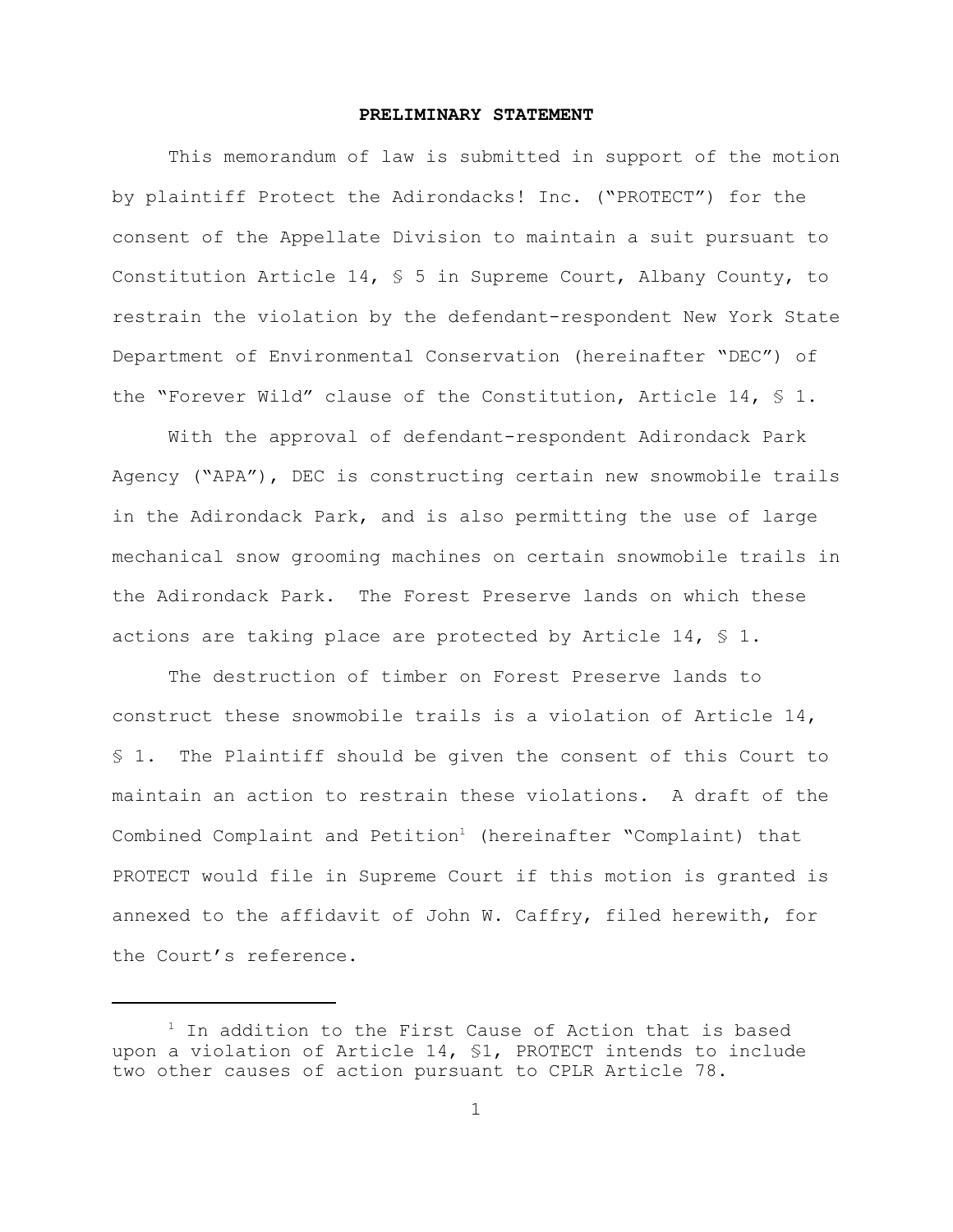#### **ARGUMENT**

### POINT I:

### DEC'S ACTIONS VIOLATE ARTICLE 14

As set forth more fully in the First Cause of Action of the draft Complaint (¶¶ 78-90), DEC is in various stages of planning and constructing so-called Class II Community Connector snowmobile trails in many of the Wild Forest areas of the Adirondack Forest Preserve. The Community Connector snowmobile trails being created by DEC will result, and indeed have already resulted, in the destruction of substantial amounts of timber on Forest Preserve land. This is a violation of Article 14,  $\frac{1}{5}$  1, which prohibits the timber on the Forest Preserve from being destroyed. The officers of the State have no authority to authorize the substantial removal or destruction of timber on the Forest Preserve. See Association for the Protection of the Adirondacks v. MacDonald, 253 N.Y. 234, 242 (1930); People v. Santa Clara Lumber Company, 213 N.Y. 61, 66 (1914); Matter of Balsam Lake Anglers Club v. Department of Envtl. Conservation, 199 A.D.2d 852, 853 (3d Dept. 1993).

Additionally, even if creation of the Class II Community Connector snowmobile trails did not involve the cutting of a substantial number of trees in the Forest Preserve, the creation of the Class II Community Connector snowmobile trails (and any other categories of snowmobile trails with similar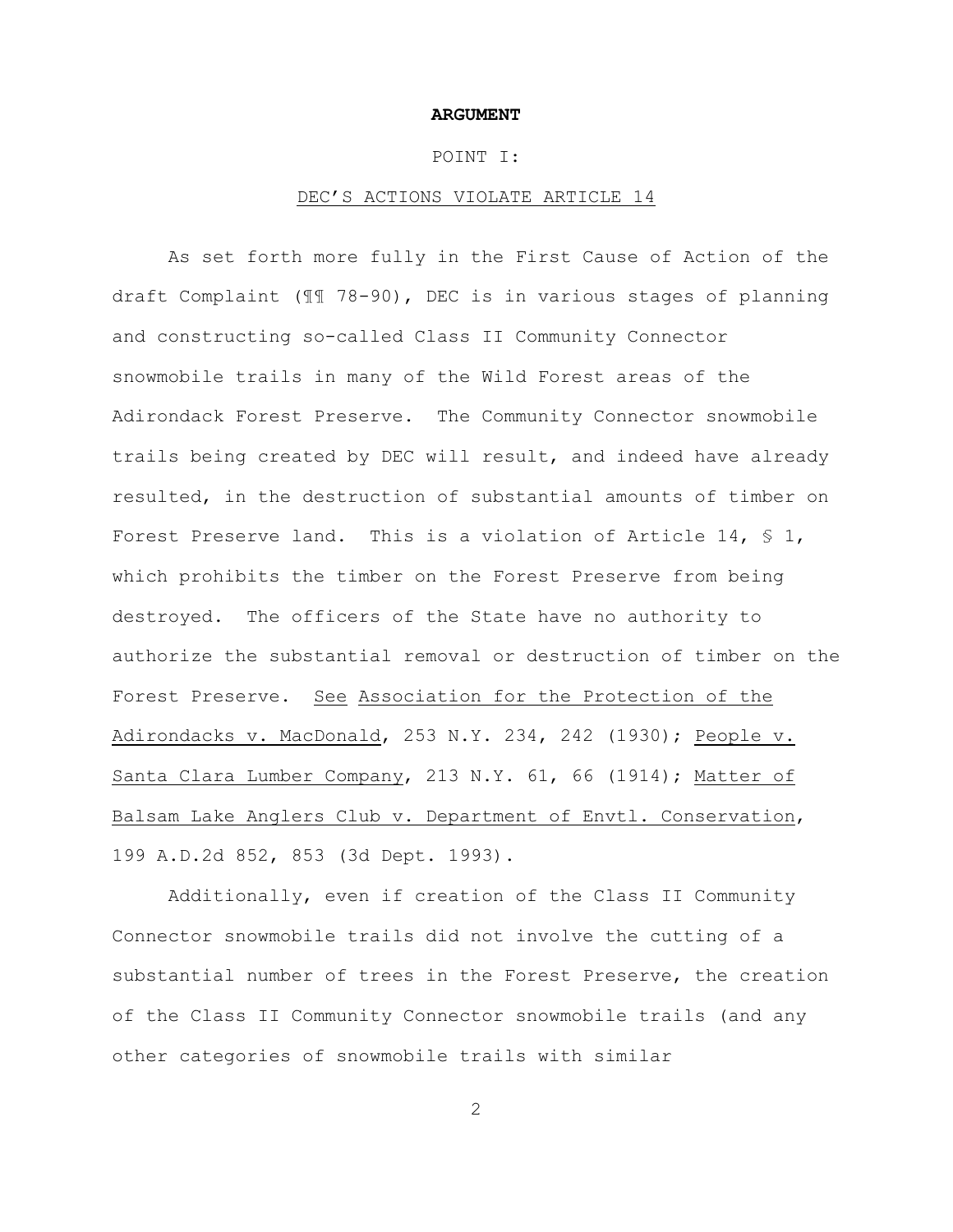characteristics) is unconstitutional because they require a manmade setting and do not preserve the land in its wild state. See Association for Protection of Adirondacks v. MacDonald, 253 N.Y. at 242 (bobsled run not compatible with wild forest nature of Forest Preserve); Association for the Protection of the Adirondacks v. MacDonald, 228 A.D. 73, 82 (3d Dept. 1930); see also Opinion of the Attorney General No. 96-F2 (finding that laying of private power cables on Forest Preserve land under Raquette Lake was not permissible).

Contrary to preserving the land in its wild state, the Community Connector snowmobile trails are a man-made setting created by DEC to facilitate the winter sport of snowmobiling. Complaint ¶¶ 91-103. The construction of the Community Connector snowmobile trails requires the cutting of trees, clearing of land, removal of rocks, destruction of bedrock ledges, and bench cutting and tapering of the natural terrain. Complaint ¶¶ 59-76. This is a violation of Article 14,  $\frac{1}{2}$  1. See Association for the Protection of the Adirondacks v. MacDonald, 228 A.D. at 82.

## POINT II:

## CONSENT SHOULD BE GRANTED FOR THIS SUIT TO RESTRAIN THESE VIOLATIONS OF ARTICLE 14

New York Constitution Article 14, § 5 provides that: [a] violation of any of the provisions of this article [14] may be restrained at the suit of the people or,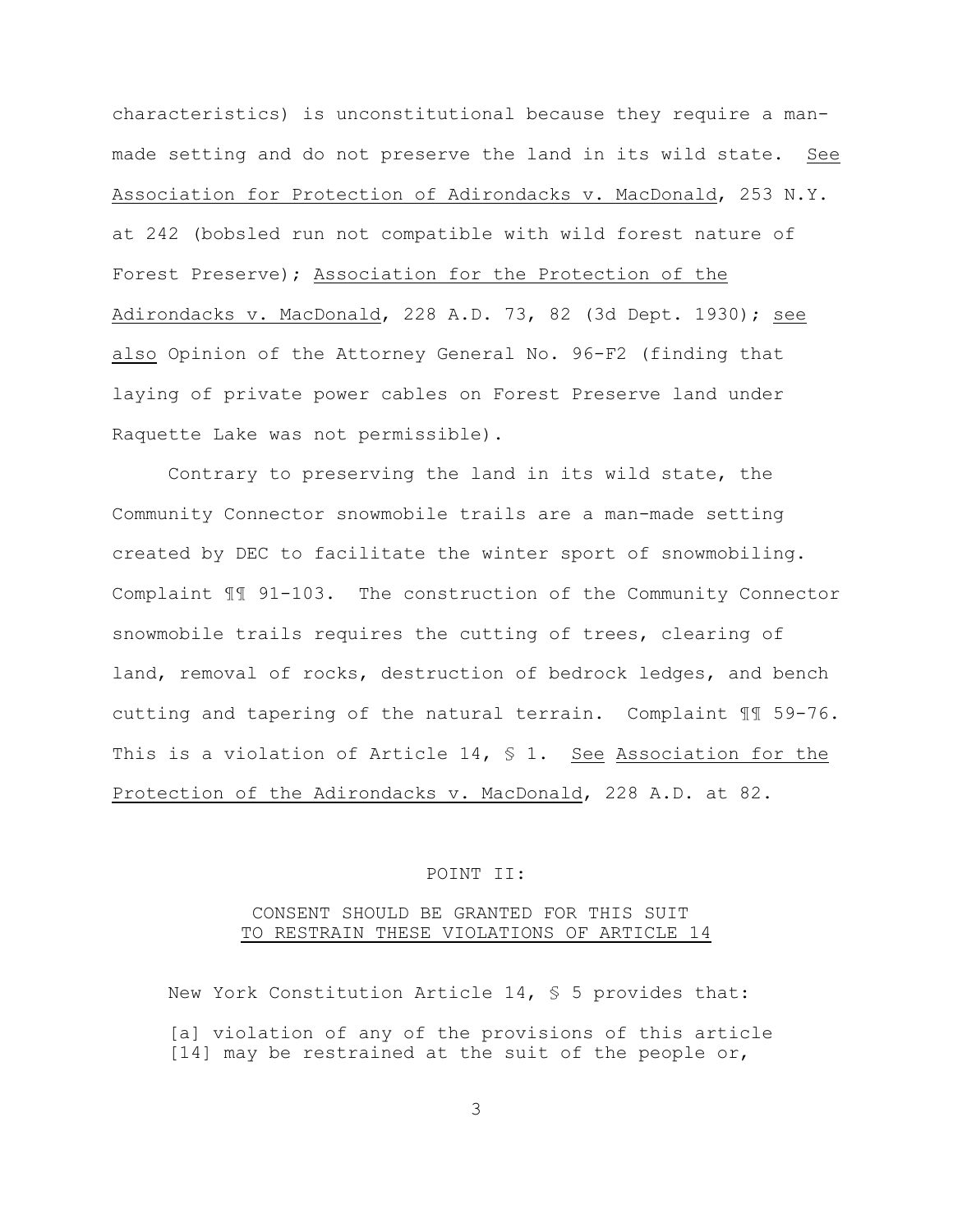with the consent of the supreme court in appellate division, on notice to the attorney-general at the suit of any citizen.

As was held in a prior Article 14 case:

The vigilance of plaintiff to seek judicial resolution of questions concerning the "forever wild" provisions of our Constitution is essential to its continual perpetuation. A concerned, active citizenry is the best method to insure allegiance to this constitutional mandate that State forest lands be preserved for future generations. Slutzky v. Cuomo, 128 M.2d 365, 369 (Sup. Ct. Albany Co. 1985).

PROTECT represents thousands of citizens of the State of New York who regularly use the Adirondack Forest Preserve. See Complaint ¶¶ 6-10. Therefore, it is qualified to maintain a suit to restrain the violations of Article 14, § 1 by the DEC.

The draft Complaint demonstrates that DEC's ongoing construction of the Class II Community Connector snowmobile trails has violated Article 14, § 1, and damaged the Forest Preserve. See Point I, supra; Complaint ¶¶ 78-104. As such, this Court should consent to an action by PROTECT to restrain these violations. See Article 14, § 5.

In addition, plans for the construction of more Class II Community Connector snowmobile trails, and other categories of snowmobile trails with similar characteristics, have been approved in the Unit Management Plans ("UMP") for several other Wild Forest areas in the Forest Preserve. See Complaint ¶¶ 67- 69. There is no administrative relief available through DEC to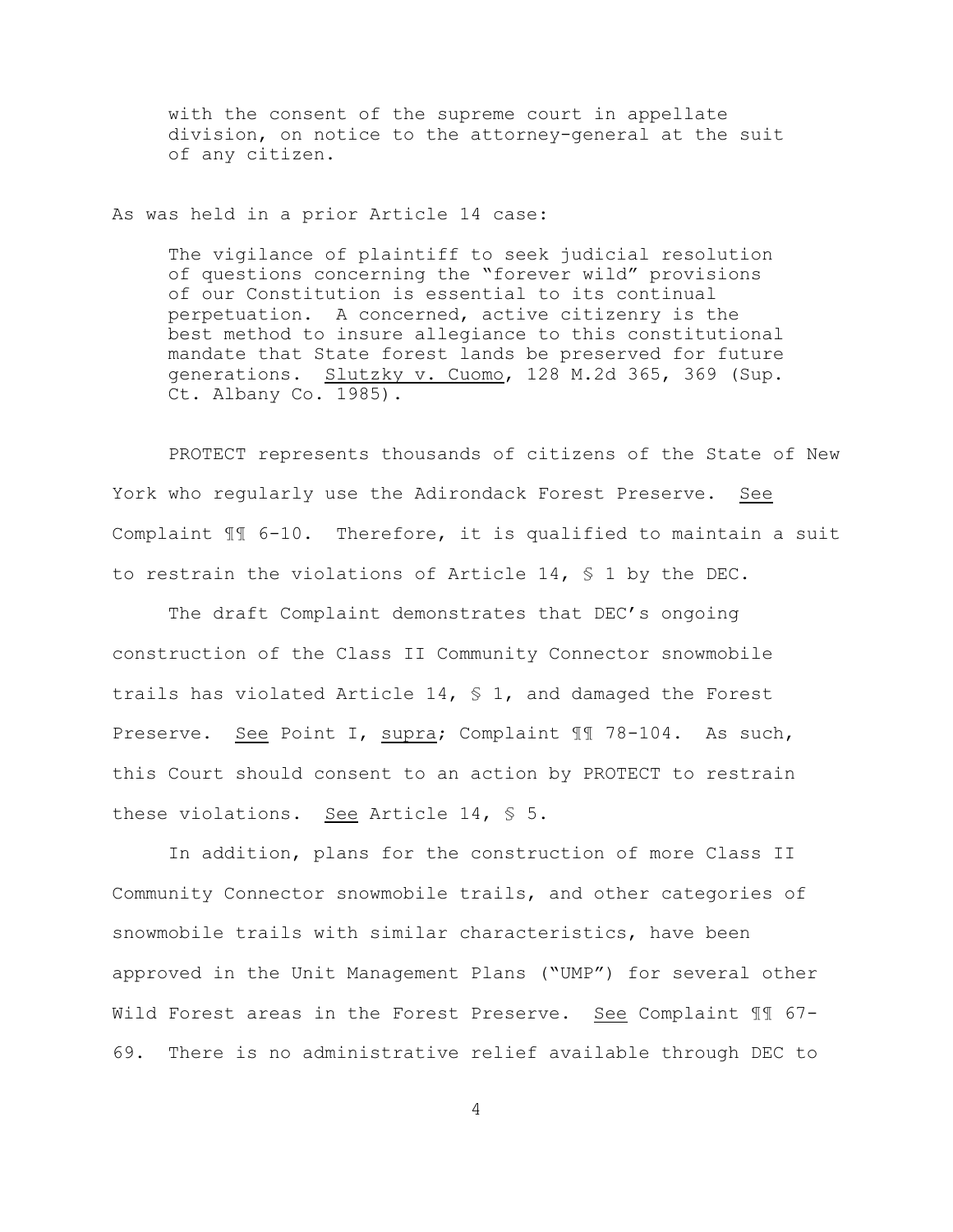stop these violations, and PROTECT is not required to pursue "all possible remedies that might be available through" New York Office of Parks, Recreation and Historic Preservation ("OPRHP") or Defendant-Respondent New York State Adirondack Park Agency, before bringing this proposed action. Matter of Ward v. Bennett, 79 N.Y.2d 394, 401 (1992).

Further, there are nine Wild Forest areas without an approved UMP where additional Class II Community Connector snowmobile trails are likely to be approved and constructed because DEC has shown that it intends to follow the recommendations in the Final Snowmobile Plan for the Adirondack Park that it created jointly with OPRHP. See Complaint ¶¶ 59-65, 89. Future construction of these trails, which have the potential to be completed in a short period of time, would also violate Article 14,  $\frac{1}{5}$  1, and would also cause significant harm to the Forest Preserve. The likelihood of these violations occurring, the significance of the anticipated harm, and the potential for subsequent lawsuits related to those trails, substantiates the Court's granting of this motion for consent permitting PROTECT to pursue an action in Supreme Court in order to prevent future destruction of the Forest Preserve, rather than waiting for the damage to occur.

The Appellate Division has routinely granted applications of this nature seeking the Court's consent for citizens to sue to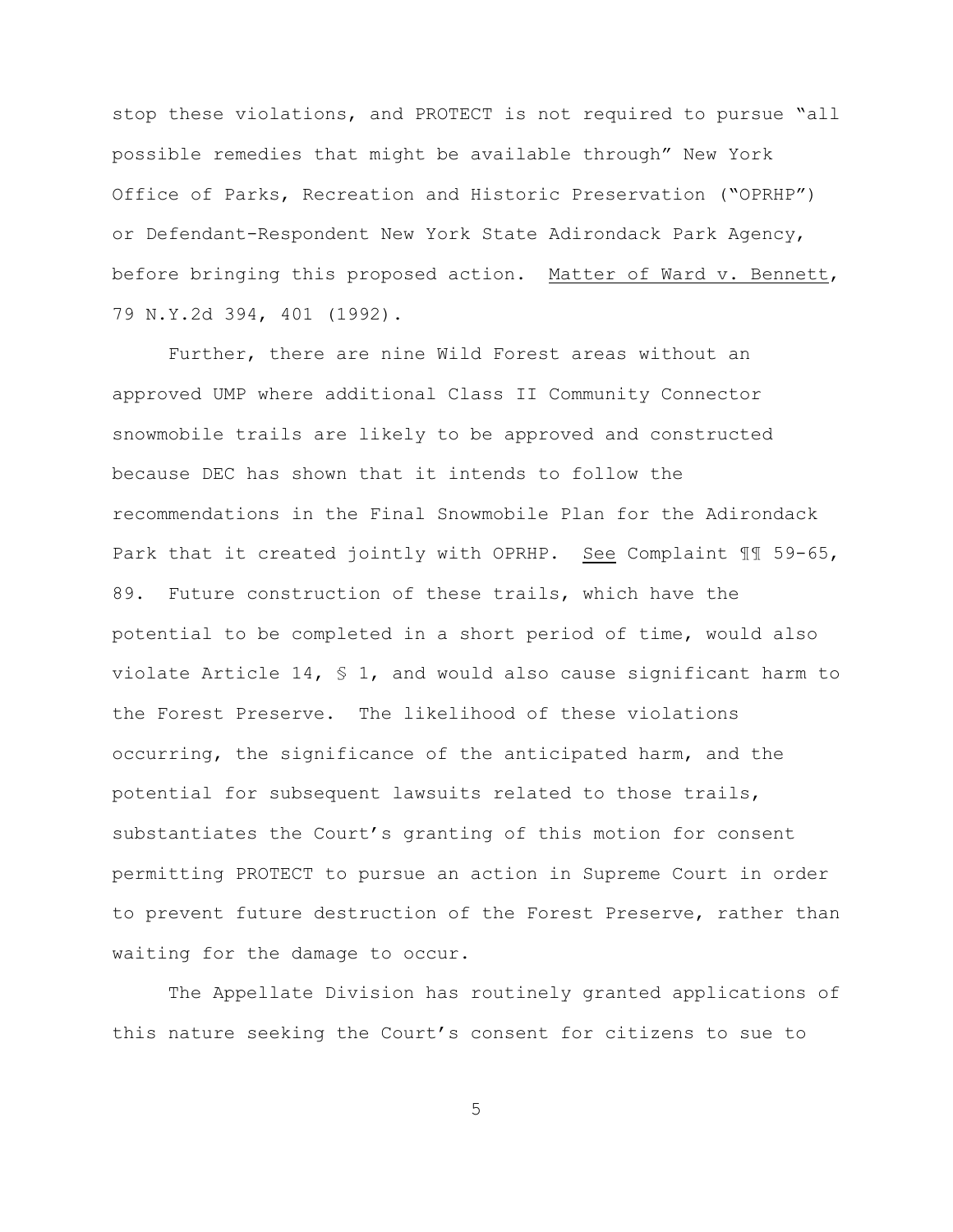restrain violations of Article 14. See Oneida County Forest Preserve Council v. Wehle, 309 N.Y. 152, 154 (1955); Helms v. Reid, 51 A.D.2d 894 (3d Dept. 1975); Association for the Protection of the Adirondacks, supra, 228 A.D. at 74; Slutzky, supra, at 367.

The Court need not reach the merits of the Plaintiff's claims under Article 14. That is a matter for the trial court to decide, in the first instance, when it rules on the Complaint that Plaintiff files in Supreme Court. See Adirondack Council, supra; see also Helms v. Reid, 90 M.2d 583 (Sup. Ct. Hamilton Co. 1977)(rejecting claim of violation of Article 14).